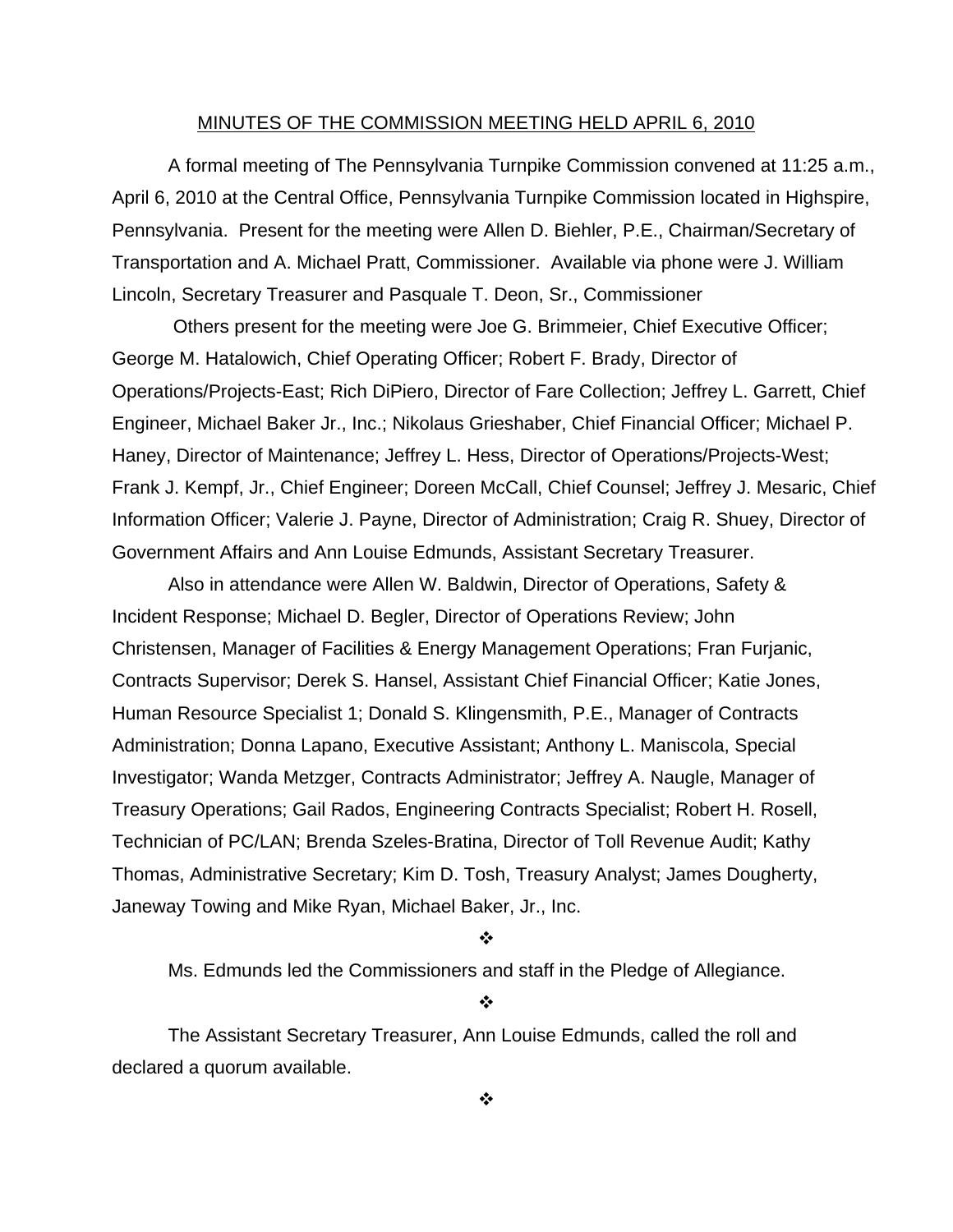#### SUNSHINE ANNOUNCEMENT

MS. EDMUNDS: THE COMMISSIONERS MET IN EXECUTIVE SESSION PRIOR TO TODAY'S FORMAL AGENDA SESSION TO CONSIDER MATTERS OF PERSONNEL, WHICH INCLUDED A TERMINATION, PROMOTIONS, NEW HIRES, AND VACANIES.

THE COMMISSIONERS ALSO ENGAGED IN NON-DELIBERATIVE INFORMATIONAL DISCUSSIONS REGARDING VARIOUS ACTIONS AND MATTERS, WHICH HAVE BEEN APPROVED AT PREVIOUS PUBLIC MEETINGS.

 $\frac{1}{2}$ 

#### PUBLIC COMMENT

MS. EDMUNDS: THE PUBLIC IS WELCOME AT THIS TIME TO ADDRESS THE COMMISSION REGARDING ITEMS LISTED ON THE AGENDA OR OTHER ITEMS NOT LISTED ON THE AGENDA THAT ARE WITHIN THE COMMISSION'S AUTHORITY OR CONTROL.

IN ORDER TO CONDUCT AN ORDERLY, EFFICIENT, EFFECTIVE AND DIGNIFIED MEETING, ALL PERSONS WISHING TO ADDRESS THE COMMISSION SHOULD HAVE SIGNED IN AND REQUESTED TIME TO SPEAK. IF YOU HAVE NOT DONE SO, YOU ARE INVITED TO DO SO AT THIS TIME.

COMMISSIONERS WE HAVE 1 REQUEST TO ADDRESS THE COMMISSION.

THE COMMISSION RECOGNIZES MR. DOUGHERTY.

WE ASK THAT YOU STEP UP TO THE MICROPHONE, STATE YOUR NAME, ADDRESS, ORGANIZATION YOU ARE REPRESENTING, IF APPLICABLE, AND THE SUBJECT MATTER OF YOUR COMMENTS/REMARKS. YOU ARE TO LIMIT YOUR TIME TO THREE (3) MINUTES. YOUR COMMENTS/REMARKS SHALL BE ADDRESSED TO THE COMMISSION AS A WHOLE AND NOT TO ANY INDIVIDUAL MEMBER OF THE COMMISSION.

NO PERSON, OTHER THAN MEMBERS OF THE COMMISSION AND THE PERSON ADDRESSING THE COMMISSION SHALL BE PERMITTED TO ENTER INTO THE DISCUSSION. NO QUESTIONS SHALL BE ASKED OF COMMISSION MEMBERS, EXCEPT THOUGH THE PRESIDING OFFICER, WHO SHALL DETERMINE WHETHER THE QUESTION SHALL BE ADDRESSED. SPEAKERS SHALL AVOID UNDUE REPETITION OF POINTS PREVIOUSLY PRESENTED TO THE COMMISSION."

MR. DOUGHERTY: Good Morning, my name is James Dougherty, I reside at 101 Archbishop Drive in Conshohocken, Pennsylvania. I am the owner of Janeway Truck and Trailer Recovery Inc. I'm here today to speak on behalf of the authorized service provider contract that is being awarded. I am the current provider for the area known as 312-333. I've been the provider for that area for 5 ½ years. I'm asking the Commission to reconsider their decision to award that area to EVB Towing and to reconsider the facts that I'm about to bring to you.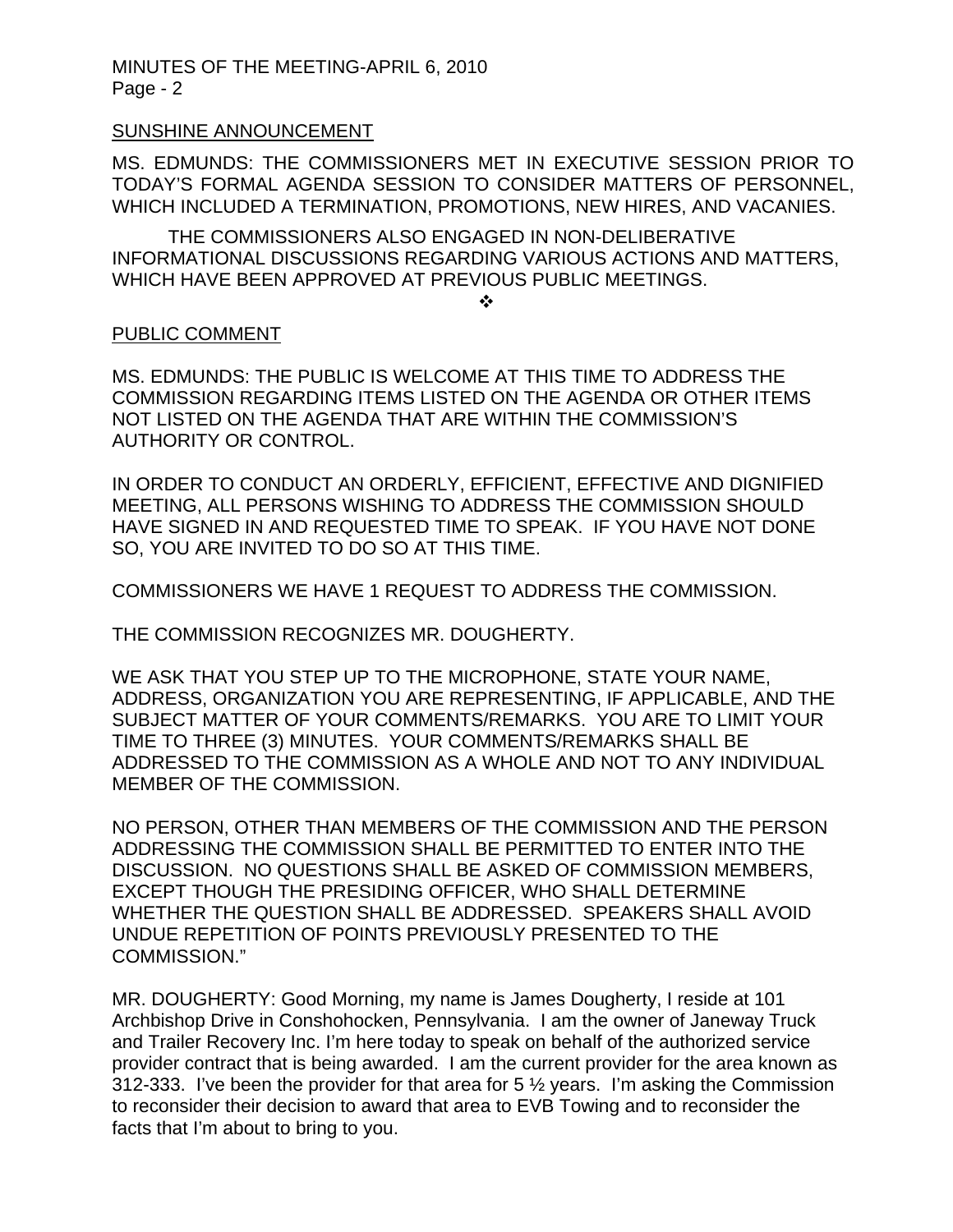We've serviced that area for 5 <sup>1/2</sup> years with exemplary service. We've increased our fleet to service that area to include 5 extended cab flat bed tow trucks and 3 extended cab light duty tow trucks. Our heavy duty fleet has dramatically increased for (inaudible) clearance for opening your roadway. We have purchased two specialized pieces of equipment that I know that the recommendation of the procurement technical review committee does not own in their fleet. One of them being a specialized piece a V100 50 ton heavy duty wrecker with an 850 side puller and a 5 wench 75 ton rotator, the largest heavy duty rotator on the Pennsylvania Turnpike, legally. We also employ air cushions, as a matter of fact; I am the only certified instructor for the air cushion manufacturer, systemwide. Our facility also offers many many specialized pieces of equipment to include fuel transfer systems, load transfer systems, converter dollies, pallet jacks and forklifts available 365 days a year. There is no need for us to contract with an outside service provider for these items. I ask you to please reconsider the award of this contract today to go over these facts and postpone it until the next Commissioners Meeting. Thank you for your time and have a good day.

MR. BIEHLER: Thank you very much.

MS. EDMUNDS: THIS CONCLUDES THE PUBLIC COMMENT SECTION OF THE MEETING, WE WILL MOVE ON WITH THE FORMAL MEETING.

#### $\frac{1}{2}$

#### MINUTES OF MEETING

Motion - That the Minutes of the meeting held March 16, 2010 be approved and filed – was made by Mr. Pratt, seconded by Mr. Deon; and passed unanimously.

#### ❖

#### **COMMUNICATIONS**

 Motion – That the Commission accepts and files the memo received from the Chief Counsel– was made by Mr. Pratt, seconded by Mr. Lincoln; and passed unanimously.

#### ❖

## PERSONNEL

 Motion – That the Commission approves the Personnel as submitted – was made by Mr. Deon, seconded by Mr. Pratt; and passed unanimously.

 $\ddot{\cdot}$ 

## UNFINISHED BUSINESS

There was no Unfinished Business to discuss.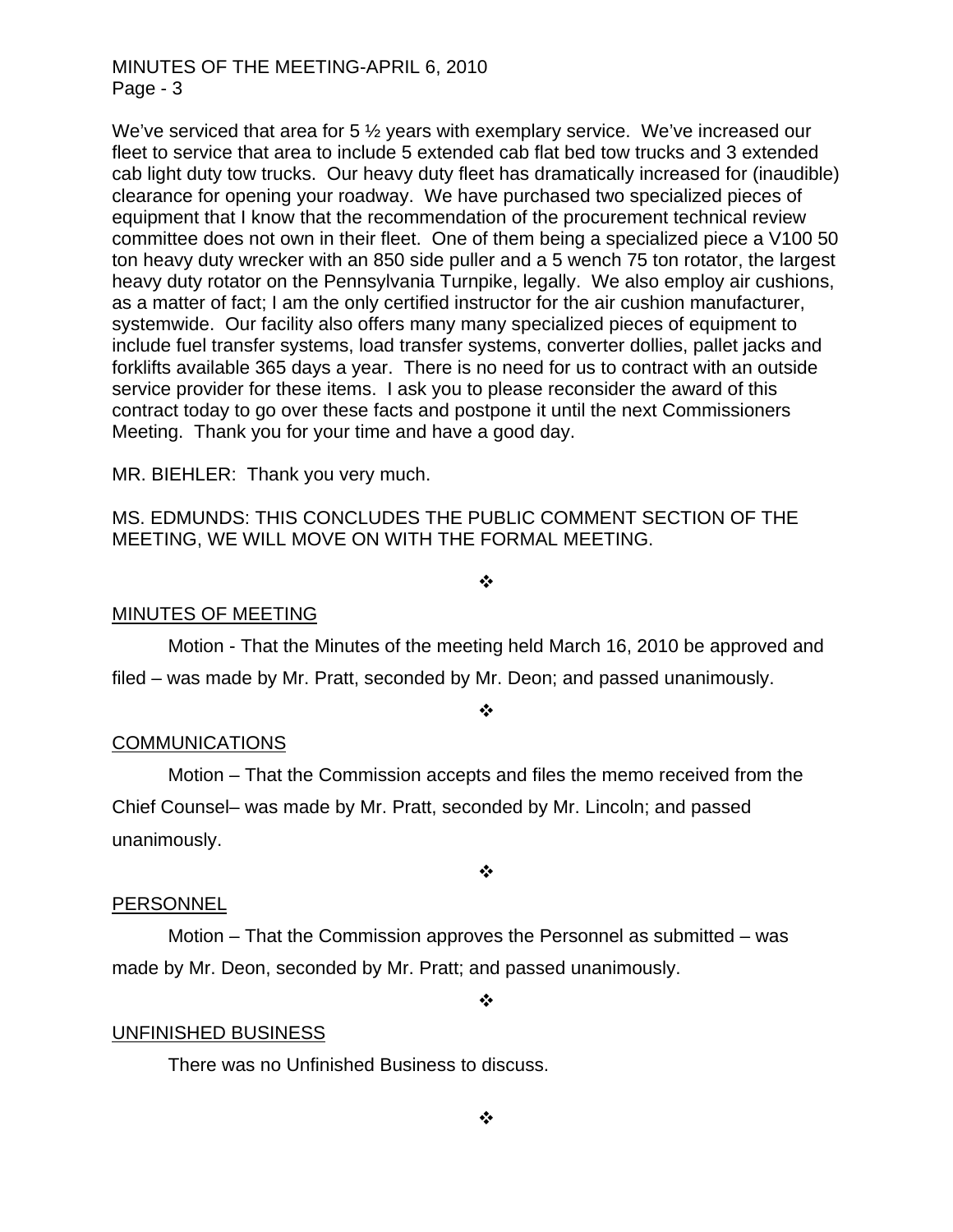## NEW BUSINESS

# Reinvestments, Liquidations and Purchase of Securities

 Upon the motion by Mr. Pratt, seconded by Mr. Deon, the following Resolution was presented for adoption:

# **RESOLUTION**

 BE IT RESOLVED that the Pennsylvania Turnpike Commission hereby ratifies the action of the Assistant Chief Financial Officer, with the approval of the Chief Executive Officer and the Consulting Engineer, in directing the Trustee to make the foregoing reinvestments, liquidations and purchases; and

 BE IT FURTHER RESOLVED that copies of the Resolution certified by the Assistant Secretary and Treasurer shall be forwarded to the Trustee as required in Article VI, Section 602 of the 2001 Amended and Restated Trust Indenture.

The following members voted yea: Commissioners Biehler, Lincoln, Deon and Pratt. The motion passed.

❖

# AGREEMENTS

Motion-That the Commission approves the negotiation and execution of the Agreements, Work Orders and an Amendment for the items listed in memos "a" through "d":

- a. Reimbursement Agreement with Norfolk Southern Railroad to reimburse Norfolk Southern the costs associated with the replacement of Bridge NB-327 at MP A51.36; at a not-to-exceed amount of \$250,000.00;
- b. Work Order #19 with TransCore for the equipment and project management for the replacement of all AMM Receipt Printers at all tolling locations on the Mon/Fayette Expressway; at a not-to-exceed amount of \$129,575.00;
- c. Amendment to Work Order #7 with TransCore for labor, equipment and project management to provide MPT, raised pavement markers and line striping for the Express Lanes at M52 on the Mon/Fayette Expressway; for an additional \$69,915.00, increasing the not-to-exceed amount to \$6,482,869.00;
- d. Settlement Agreement with Commonwealth Strategic Solutions, Inc. (CSC) for communications consulting and/or strategic planning services; and the issuance of a check, payable to CSC, in the amount of \$52,500.00.

-was made by Mr. Deon, seconded by Mr. Lincoln; and passed.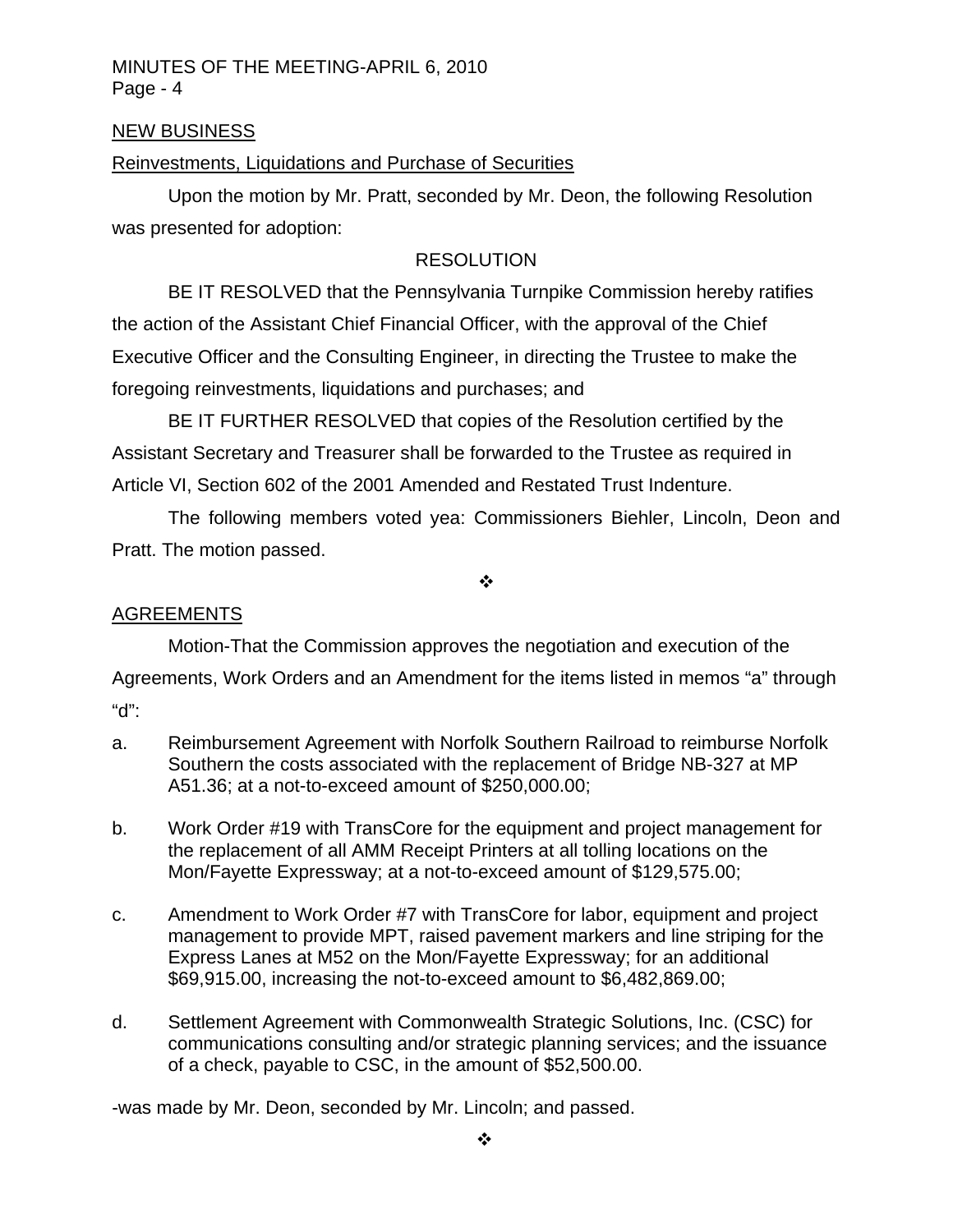# RIGHT-OF-WAY REQUESTS

Motion – That the Commission approves the Right-of-Way Requests for the items listed in memos "a" through "d":

- a. Authorize the acquisition of Right-of-Way #6497-A, a partial take parcel, necessary for the total reconstruction project from MP A30.91 to A31.13, by issuing payment in the amount of \$537,500.00, payable to City Line Abstract Company, Escrow Agent; representing fair market value, prorated taxes, recording fees and Section 710 damages; authorize the appropriate Commission officials to execute the agreement of sale, authorize the payment of additional statutory damages as calculated by the Legal Department and approved by the Chief Executive Officer, and payment of the fair market value to the property owners is contingent upon their delivery of a deed prepared by the Legal Department;
- b. Authorize the acquisition of Right-of-Way #14123, a total take parcel, necessary for construction of the Southern Beltway, by issuing payment in the amount of \$269,250.35, payable to Urban Settlement Company, Escrow Agent; representing fair market value, prorated taxes, recording fees, housing supplement and closing costs; authorize the appropriate Commission officials to execute the agreement of sale, authorize the payment of additional statutory damages as calculated by the Legal Department and approved by the Chief Executive Officer, and payment of the fair market value to the property owners is contingent upon their delivery of a deed prepared by the Legal Department;
- c. Authorize the acquisition of Right-of-Way #17917, a total take parcel, necessary for construction of the Southern Beltway, by issuing payment in the amount of \$261,293.99, payable to Urban Settlement Company, Escrow Agent; representing fair market value, prorated taxes and recording fees; authorize the appropriate Commission officials to execute the agreement of sale, authorize the payment of additional statutory damages as calculated by the Legal Department and approved by the Chief Executive Officer, and payment of the fair market value to the property owners is contingent upon their delivery of a deed prepared by the Legal Department;
- d. Authorize the acquisition of Right-of-Way #17967, a total take parcel, necessary for construction of the Southern Beltway, by issuing payment in the amount of \$261,044.19, payable to Urban Settlement Company, Escrow Agent; representing fair market value, prorated taxes and recording fees; authorize the appropriate Commission officials to execute the agreement of sale, authorize the payment of additional statutory damages as calculated by the Legal Department and approved by the Chief Executive Officer, and payment of the fair market value to the property owners is contingent upon their delivery of a deed prepared by the Legal Department.

-was made by Mr. Pratt, seconded by Mr. Deon; and passed unanimously.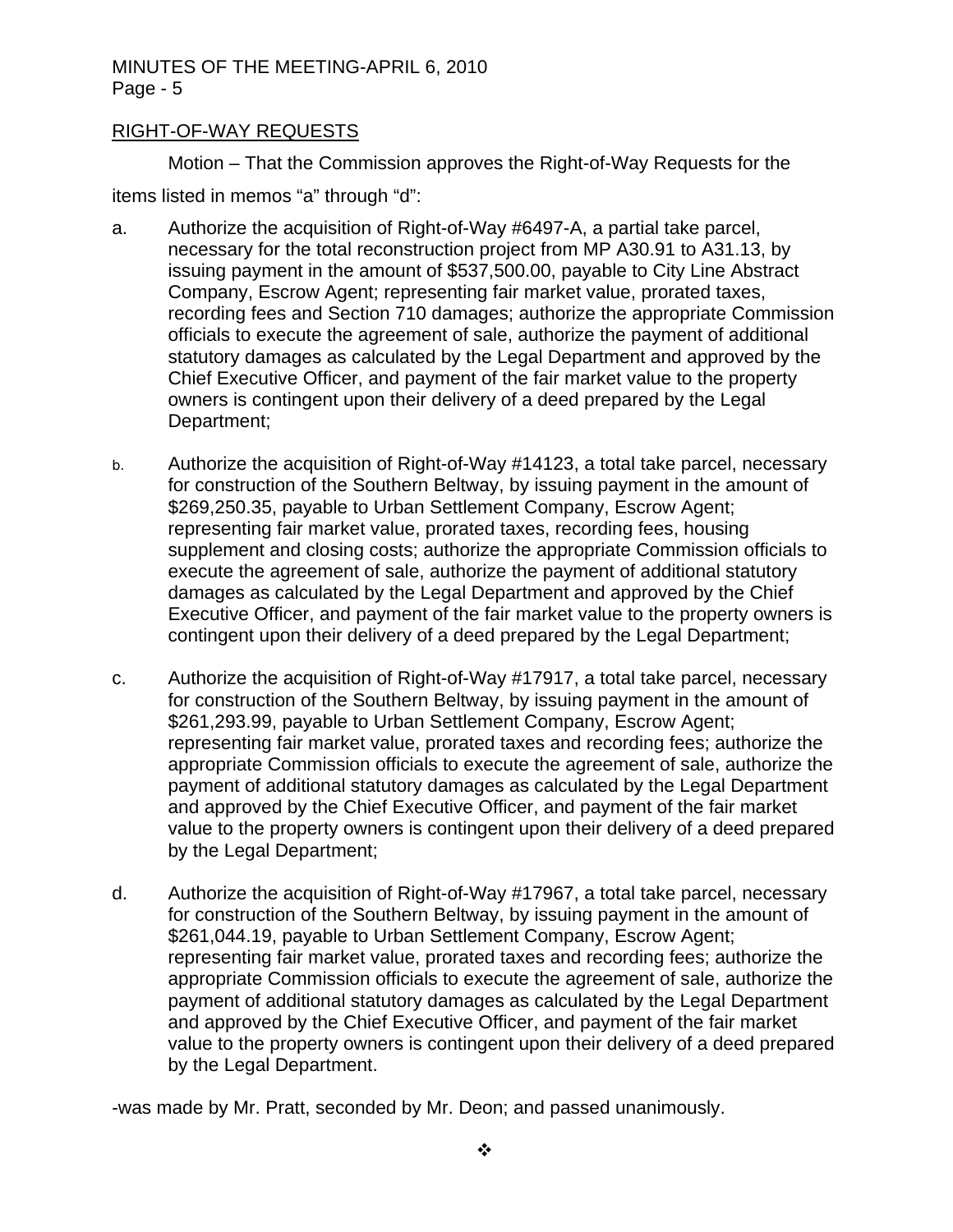#### ADVERTISING

Motion-That the Commission approves advertising for the items listed in memos

"a" through 'c":

- a. Engineering or construction management firm to perform open-end construction inspection services between MP 247.00 and MP 358.00 and the Northeast Extension;
- b. Construction contracts for the Uniontown to Brownsville Maintenance Facility, MP M18.00:

Contract Number M-015.30X001-3-02 General Construction M-015.30X001-3-03 Plumbing work M-015.30X001-3-04 Electrical work M-015.30X001-3-05 HVAC work

c. Engineering firm or corporation to serve as the Commission's consulting engineering firm to perform the services described in the Amended and Restated Trust Indenture and other services as requested by the Chief Engineer.

-was made by Mr. Deon, seconded by Mr. Pratt; and passed unanimously.

 $\frac{1}{2}$ 

## AWARD OF BIDS, CHANGE ORDER AND ISSUANCE OF PURCHASE ORDERS

Motion-That the Commission approves the Award of Bids, a Change Order and

the Issuance of Purchase Orders for the items listed in memos "a" through "e":

- a. Twenty (20) trailer mounted message boards; utilizing the Commonwealth's contract with Trafcon Industries, Inc.; at a total award of \$294,180.00;
- b. Mobile sweeper rental, to the lowest responsive and responsible bidder, Jack Doheny Rentals, Inc.; at a total award of \$110,000.00;
- c. Change Order for contract 44-2102 with TSB Inc. d/b/a Schultheis Electric for Mon/Fayette highway lighting, for an increase of \$60,000.00, increasing the notto-exceed amount from \$60,000.00 to \$120,000.00; and exercising the option to renew the agreement for an additional year;
- d. Joint sealant kettles, utilizing the Commonwealth's contract with Crafco Inc.; at a not-to-exceed amount of \$331,899.60;
- e. E-ZPass equipment (FPT interior and exterior tags), to Mark IV IVHS, Inc., of Ontario, Canada, the vendor selected by the Interagency Group (IAG), for a total award of \$1,650,620.00. This pricing reflects the seven-year pricing structure agreed upon with Mark IV, IVHS, Inc.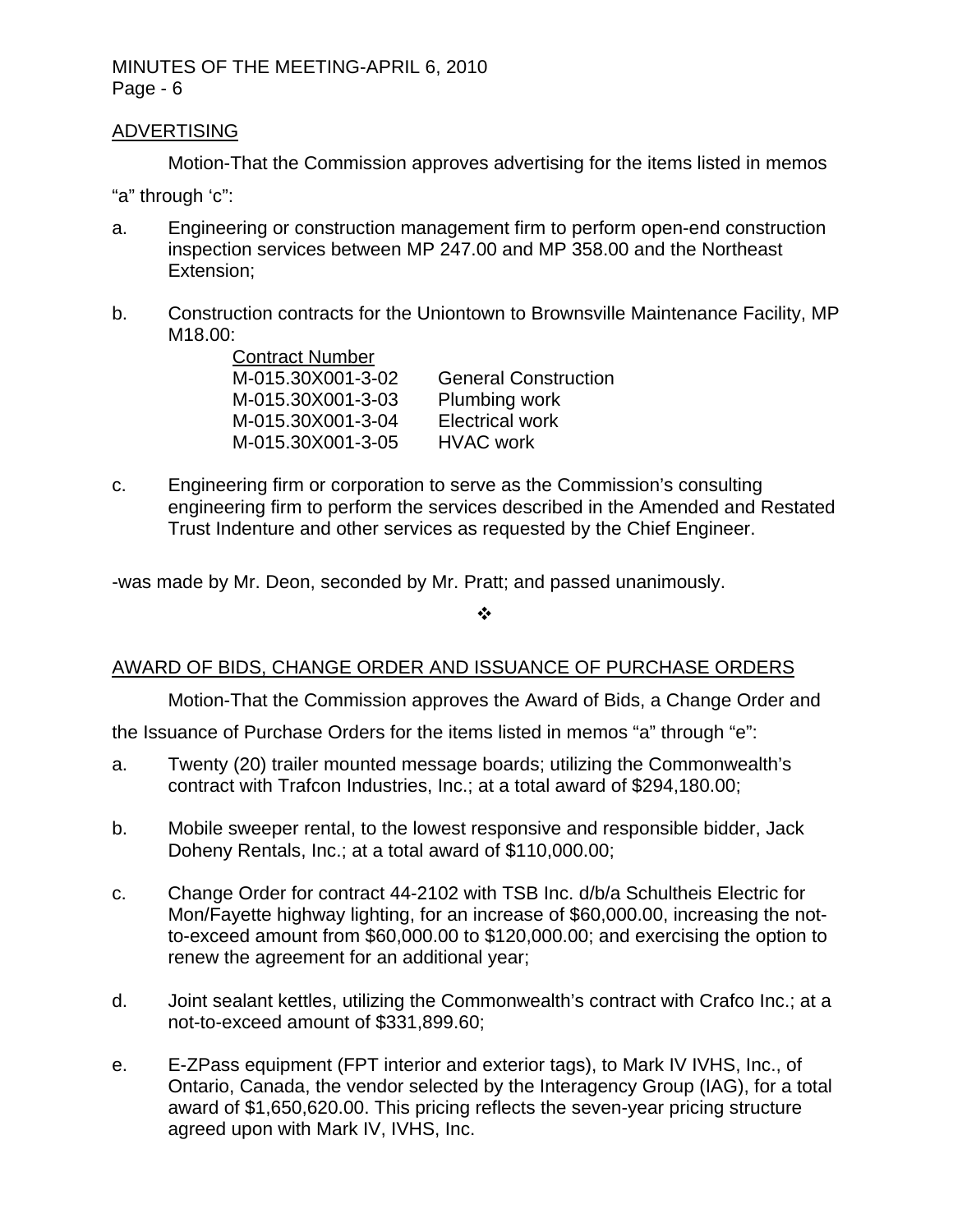-was made by Mr. Lincoln, seconded by Mr. Deon; and passed unanimously.

❖

# AWARD OF CONTRACT

Motion-That the Commission approves the Award of Contract #T-273.97S001-3- 03 for the rehabilitation for six bridges from MP 279.31 to MP 292.17, to the lowest responsive and responsible bidder, Kinsley Construction, Inc., at a total award of \$764,546.00; with a contingency amount of \$75,000.00-was made by Mr. Deon, seconded by Mr. Pratt; and passed unanimously.

❖

# PTRC RECOMMENDATION

Motion-That the Commission approves the recommendation from the Procurement Technical Review Committee and authorizes the negotiation and execution of contracts for the items listed in memos "a" and "b":

- a. Authorized Service Provider to provide service from MP 312.10 to MP 333.20, to EVB Towing;
- b. Insurance consulting services to North American Insurance Management Corporation.

-was made by Mr. Deon, seconded by Mr. Lincoln; and passed unanimously.

#### $\frac{1}{2}$

# PAYMENTS

Motion-That the Commission approves the issuance of payments for the items listed in memos "a" and "b":

- a. Reimbursement to Hempfield Township in the amount of \$1,245.00 for engineering review costs for the New Stanton Service Plaza auxiliary truck parking facility;
- b. IAG Special Assessment fee in the amount of \$55,000.00 to the E-ZPass IAG for Validation Testing of the electronic toll collection system.

-was made by Mr. Deon, seconded by Mr. Pratt; and passed unanimously.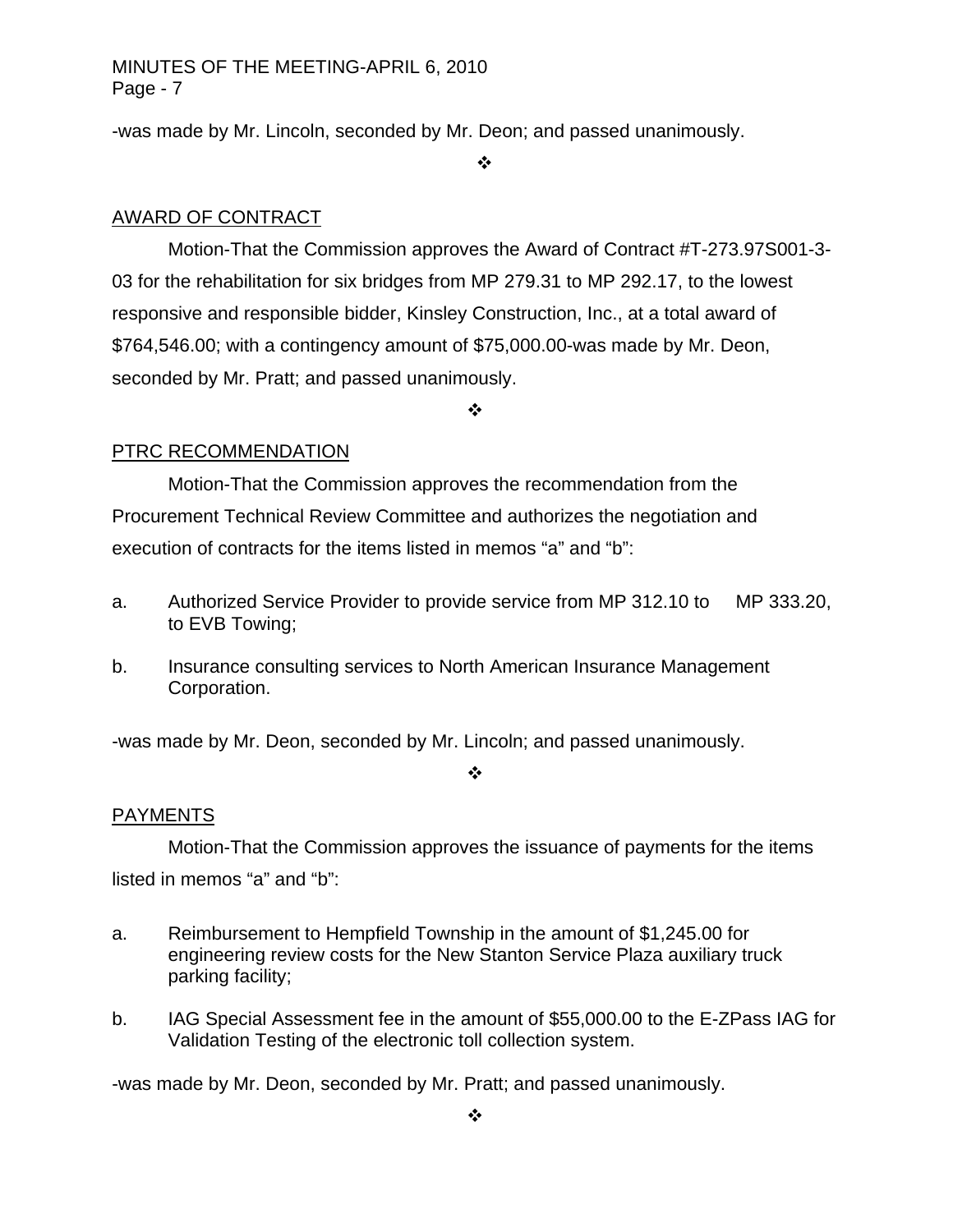# Items Added to the Formal Agenda

## CHANGE ORDER

Motion-That the Commission approves Change Order #2 for Contract #A-075.72S001-3-02 with Road-Con, Inc., for rehabilitation of Bridge NB-528 at MP 75.72, for a decrease of \$82,589.39; decreasing the not-to-exceed amount from \$1,935,216.56 to \$1,852,627.17-was made by Mr. Lincoln, seconded by Mr. Pratt; and passed unanimously.

 $\cdot$ 

# CHANGE ORDER AND FINAL PAYMENT

Motion-That the Commission approves Change Order #4 and Final Payment for Contract #A-089.00R003-3-02 with Locust Ridge Contractors for bituminous resurfacing from MP A88.66 to MP A95.17, for a decrease of \$13,329.72, making the final contract value \$5,248,365.81, and the final amount due of \$101,704.19-was made by Mr. Lincoln, seconded by Mr. Pratt; and passed unanimously.

❖

# POLICY LETTERS

Motion-That the Commission approves the revision to one policy letter and the approval of a new policy letter as noted in memos "a" and "b":

- a. Revise Policy Letter 5.3, Facility Security Policy, to establish controls to limit access at Commission facilities to authorized individuals;
- b. Adopt Policy Letter 8.10, Security Camera Policy, to regulate the use of security cameras in accordance with all applicable federal and state statues.

-was made by Mr. Pratt, seconded by Mr. Deon; and passed unanimously.

#### ❖

## RESOLUTION

Motion-THAT THE COMMISSION APPROVES AMENDING AND RESTATING THE RESOLUTION OF MARCH 16, 2010, AUTHORIZING THE APPROVAL OF THE ISSUANCE OF THE PENNSYLVANIA TURNPIKE COMMISSION'S FIXED RATE, VARIABLE RATE AND/OR MULTI-MODAL RATE TURNPIKE REVENUE BONDS IN ONE OR MORE SERIES OR SUBSERIES, TAXABLE OR TAX-EXEMPT, IN AN AGGREGATE PRINCIPAL AMOUNT NOT TO EXCEED \$275,000,000 (NET OF ORIGINAL ISSUE DISCOUNT), TO REFUND ALL OR A PORTION OF THE PENNSYLVANIA TURNPIKE COMMISSION'S TURNPIKE MULTI-MODAL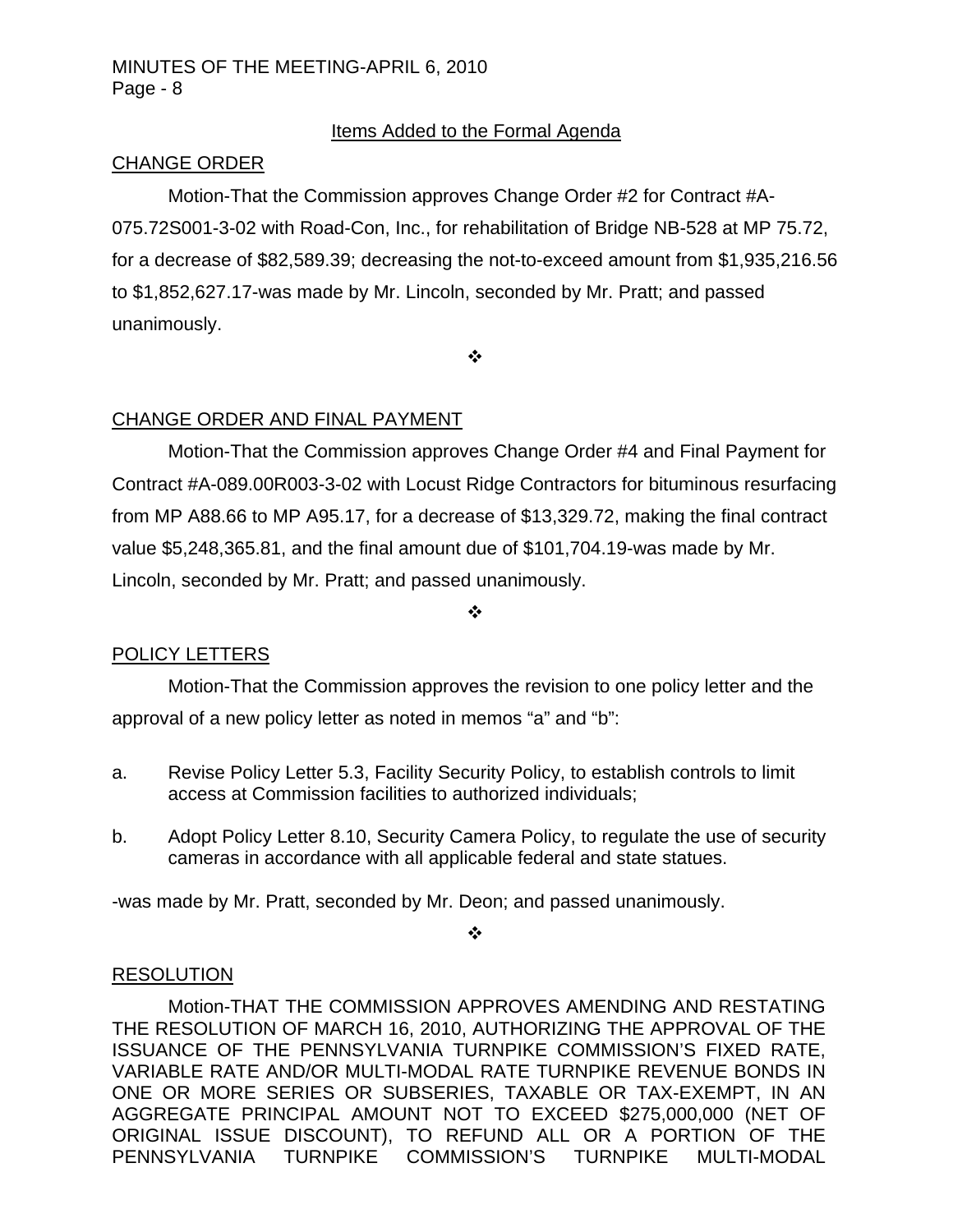REVENUE REFUNDING BONDS, SERIES A-1, A-2 OR A-3 OF 2008, CURRENTLY OUTSTANDING IN THE AGGREGATE PRINCIPAL AMOUNT OF \$208,615,000 (COLLECTIVELY THE "SERIES 2008 BONDS"); AUTHORIZING THE EXECUTION, DELIVERY AND DISTRIBUTION OF THE FOLLOWING: (1) ONE OR MORE SUPPLEMENTAL TRUST INDENTURES TO THE RESTATED INDENTURE (HEREINAFTER DEFINED); (2) ONE OR MORE PRELIMINARY OFFICIAL STATEMENTS OR PRELIMINARY PRIVATE PLACEMENT MEMORANDA; (3) ONE OR MORE OFFICIAL STATEMENTS OR PRIVATE PLACEMENT MEMORANDA; (4) ONE OR MORE PURCHASE CONTRACTS OR PRIVATE PLACEMENT AGREEMENTS; (5) ONE OR MORE CREDIT FACILITIES (AND RELATED AGREEMENTS); (6) ONE OR MORE REMARKETING AGREEMENTS; (7) ONE OR MORE INTEREST RATE SWAPS OR OTHER DERIVATIVES, OR AMENDMENTS TO OR TERMINATIONS OF EXISTING INTEREST RATE SWAPS; (8) ONE OR MORE CONTINUING DISCLOSURE AGREEMENTS; AND (9) ANY OTHER NECESSARY OR APPROPRIATE DOCUMENTS OR CERTIFICATES; AUTHORIZING APPOINTMENT OF BOND COUNSEL AND ONE OR MORE UNDERWRITERS, FINANCIAL ADVISORS AND OTHER PROFESSIONALS; AUTHORIZING CERTAIN INTERIM LOANS; AUTHORIZING THE TAKING OF FURTHER ACTION; AUTHORIZING THE REMOVAL OF AND APPOINTMENT OF REMARKETING AGENTS FOR THE SERIES OF 2008 BONDS NOT BEING REFUNDED (IF ANY) AND THE EXECUTION OF APPROPRIATE DOCUMENTS IN CONNECTION THEREWITH; AUTHORIZING THE EXECUTION OF NEW STANDBY BOND PURCHASE AGREEMENTS OR AMENDMENTS OR SUPPLEMENTS TO EXISTING STANDBY BOND PURCHASE AGREEMENTS WITH REGARD TO THE SERIES OF 2008 BONDS PRIOR TO THE REFUNDING THEREOF OR WITH REGARD TO ANY SERIES OF 2008 BONDS NOT BEING REFUNDED (IF ANY); RATIFYING PRIOR ACTIONS; REPEALING INCONSISTENT RESOLUTIONS; AND DECLARING THAT THIS RESOLUTION SHALL BE LIBERALLY CONSTRUED-was made by Mr. Lincoln, seconded by Mr. Deon; and passed unanimously.

❖

# RESOLUTION

Motion-THAT THE COMMISSION APPROVES THE RESOLUTION AUTHORIZING INTEREST RATE HEDGING TRANSACTIONS OR AMENDMENTS (INCLUDING FULL OR PARTIAL TERMINATIONS) TO ONE OR MORE OF THE EXISTING CONSTANT MATURITY SWAPS AND THE EXECUTION AND DELIVERY AND/OR AMENDMENT OF RELATED DOCUMENTATION-was made by Mr. Lincoln; seconded by Mr. Deon; and passed unanimously**.**

❖

## NEXT MEETING

MS. EDMUNDS: The next Commission Meeting will be held Tuesday, April 20, 2010 beginning at 9:00am.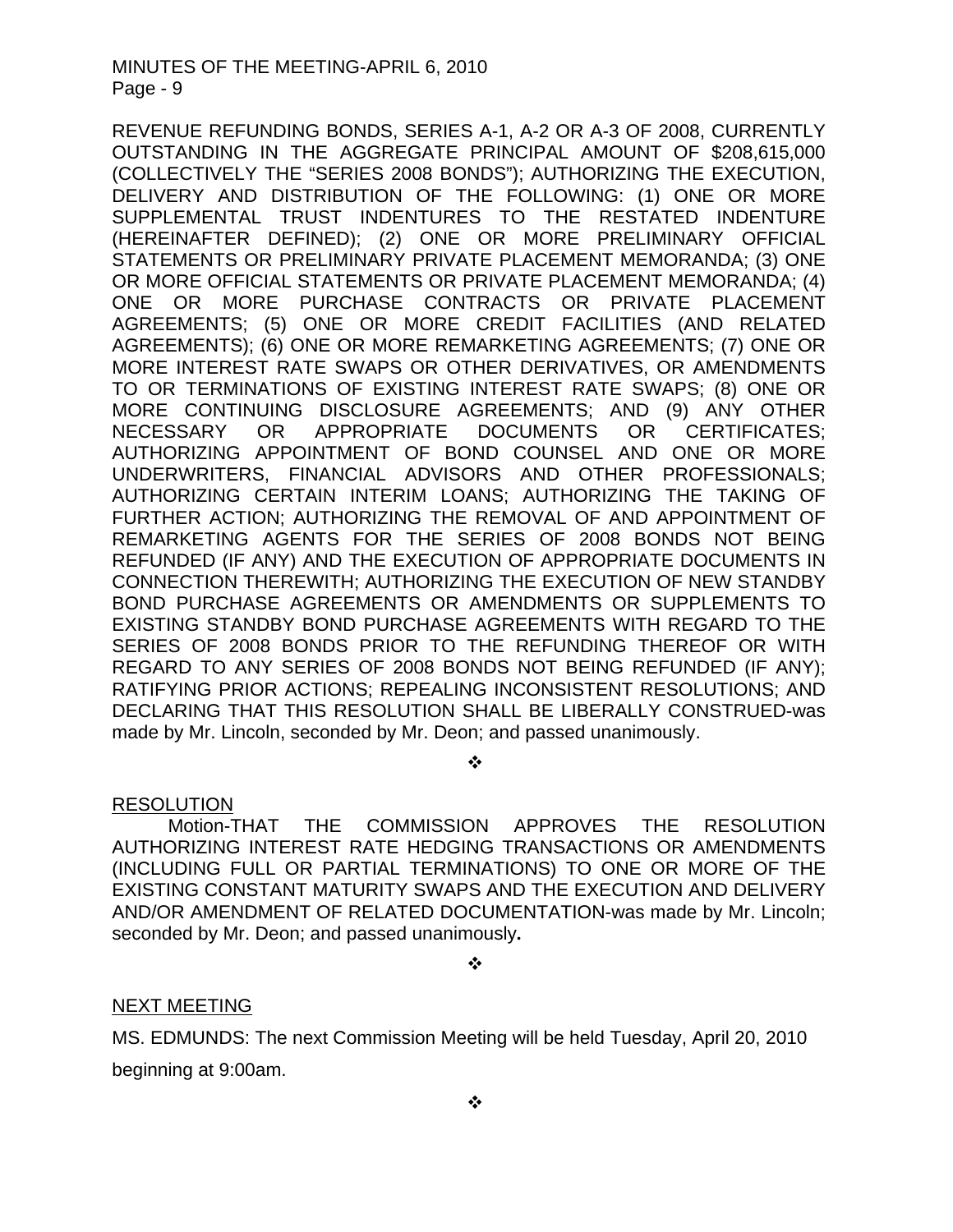## ADJOURNMENT

MS. EDMUNDS: Commissioners, I have no other items for consideration, if you have nothing further, I request a motion for adjournment.

Motion – That this meeting of The Pennsylvania Turnpike Commission be adjourned at 11:37 a.m. - was made by Mr. Lincoln, seconded by Mr. Pratt; and passed unanimously.

 $\ddot{\psi}$ 

PREPARED BY:

#### Ann Louise Edmunds Assistant Secretary Treasurer

04-06-10

APPROVED BY:

 J. William Lincoln Secretary Treasurer